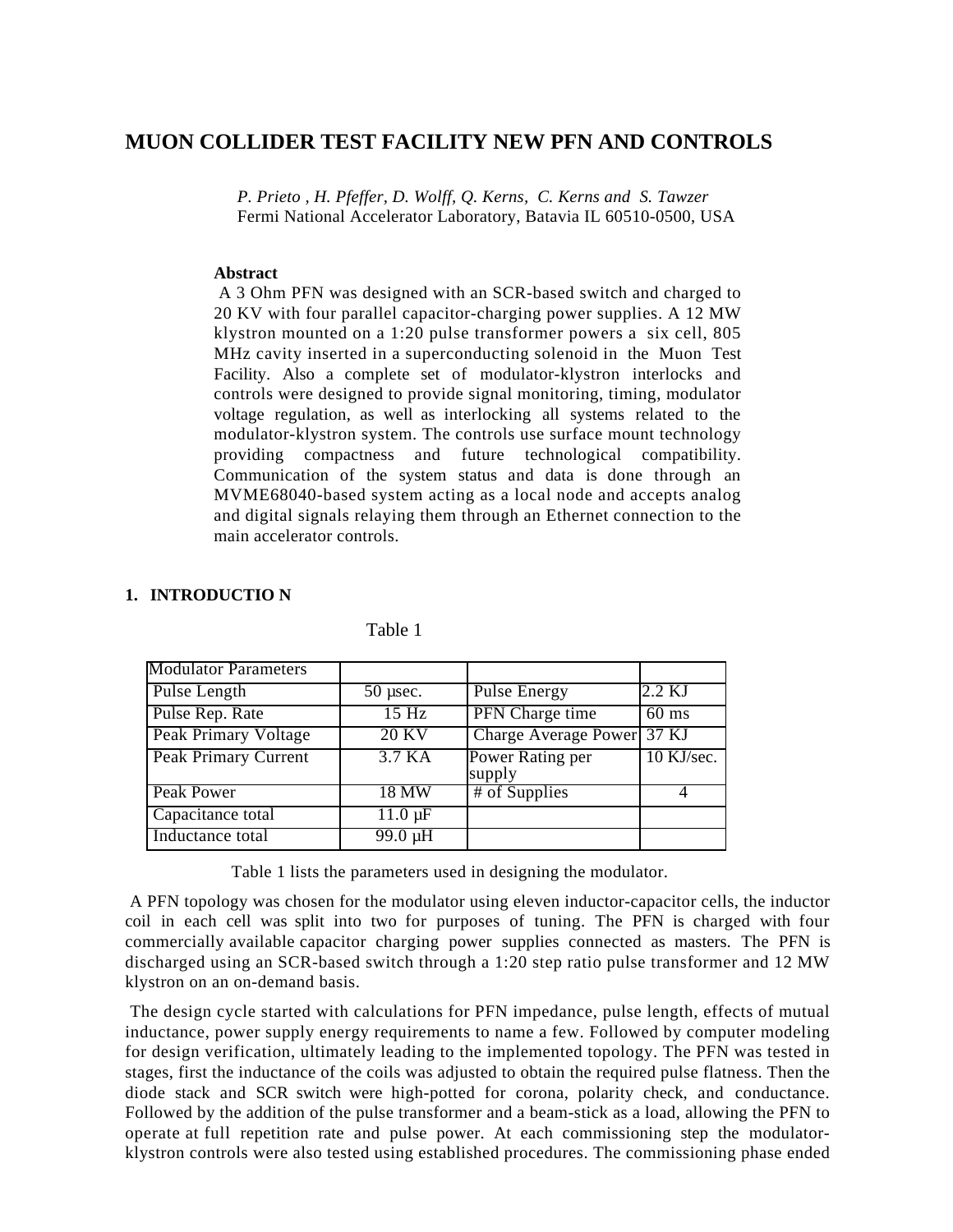when the klystron was installed in the pulse transformer and the RF portion of the controls were tested with the modulator-klystron operating at full power.

## **2. PFN COMMISSIONING PROBLEMS**

## *2.1 Shoot-through Condition*

A shoot-through condition is when the PFN is charged while the SCR switch is still closed making the supplies see the klystron as its load. The primary mechanism used in commutating the SCR switch is by mismatching the PFN impedance and the impedance of the klystron as it's reflected on the primary of the transformer. In addition to this a diode stack of 96 diodes was connected at the anode of the SCR providing an additional 100 volt differential across the switch opening it before the next charge cycle begins. The diode stack has a reverse diode across it for protection but this diode failed, shorting out the diode stack, delaying the opening of the SCR switch and caused a shoot-through condition.

## 2.2 *Power Supply Power Factor*

The manufacturer of the power supplies claims to have a power factor greater than 0.85, it measured at 0.67 for each phase. This is a problem in a multiple-supply environment since much more power is used and harmonics are induced on the power line with potential damaging effects to elements on the line, like the A.C. power transformer.

## **3. MODULATOR-KLYSTRON CONTROLS**

The controls were designed so they could be used with the FNAL LINAC modulators and the modulators used by TESLA test facility at DESY. Although the controls for the modulator and the klystron are integrated and quite compact, functionally they can be viewed as two sets of controls. One that controls everything on the primary of the pulse transformer and a second set controlling everything connected on the secondary of the pulse transformer. A distributed approach was taken to implement the controls where no board relies heavily on other boards to operate. This facilitates testing and also reduces board interconnections. The controls are implemented using six VME-style boards and using surface mount technology for compactness. Two boards are dedicated for the PFN controls and its charging supplies and four for the klystron and related systems. The boards are plugged into an RFI -VME crate providing good noise immunity from RF noise. All cabling is done through the rear of the RFI chassis to the top plate of an enclosed rack. Power to the RFI chassis is generated in an external chassis that has three linear power supplies. Communications to the external control system is done through a FNAL-designed system which digitizes all available analog signals as well as all of the latched status signals. It provides communications via Ethernet and provides remote control of the modulator-klystron by setting operating points and remote permits.

## *3.1 Modulator Controls*

The modulator controls provide:

- Personnel safety.
- Equipment protection and operation.
- Signal transmission, signal conditioning, and signal monitoring.
- Pulse amplitude regulation.
- Modulator timing.
- Charging Supply permits and operating reference level.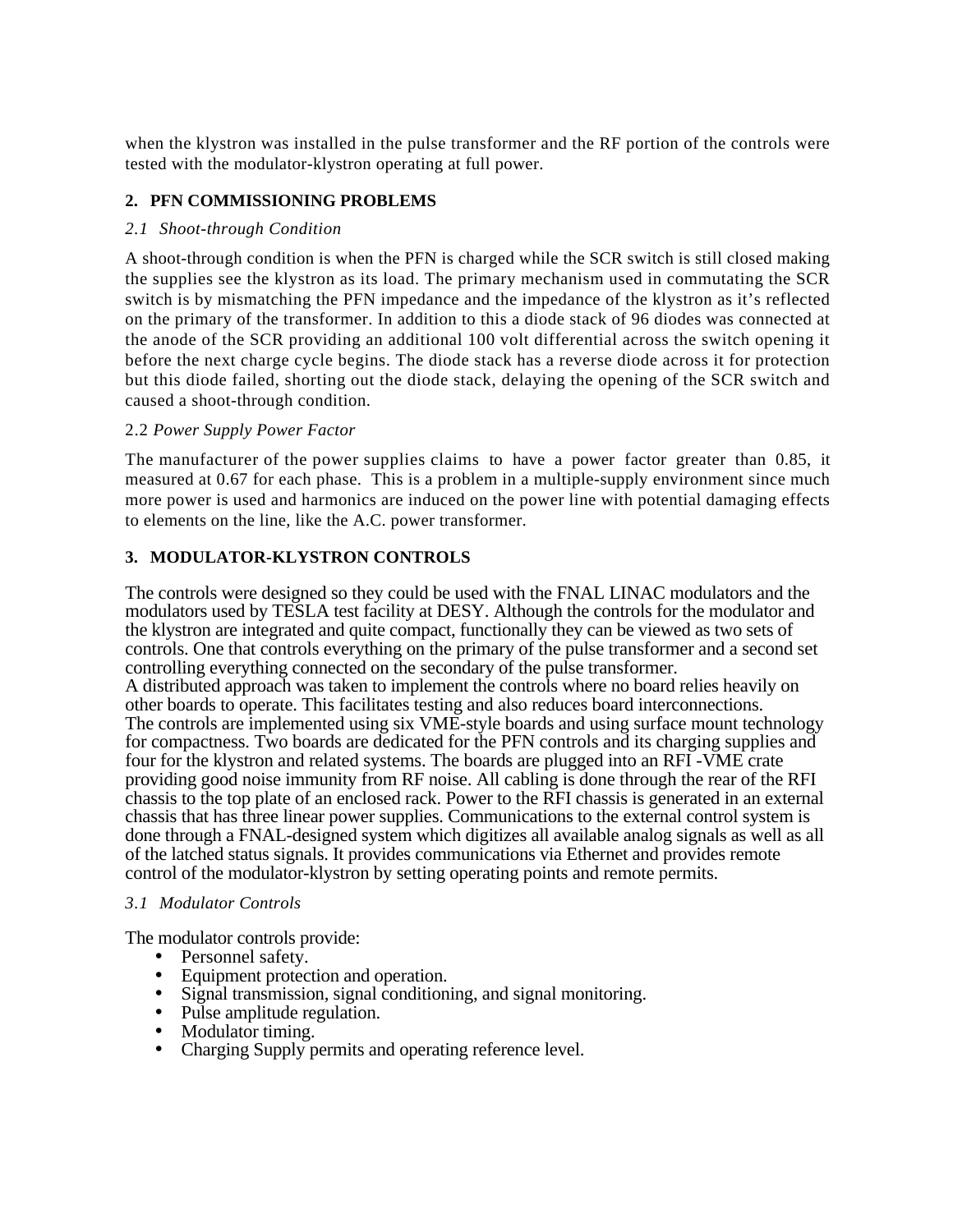The first task of these controls is to transmit analog signals from the high voltage environment in the modulator with little or no signal degradation and with high noise immunity. In our system this is accomplished by using a current-driver based analog circuit capable of driving 50 milliamps into a 75 Ohm termination. This impedance is matching the twinax cables used. A receiver board is used as the analog front end for signals originating at the modulator. The analog board supports sixteen inputs designed around a cluster consisting of a 75 Ohm current receiver using an instrumentation op-amp followed by a gain stage. The signal distributed from there for digitization, front-panel monitoring, and input to a discriminator circuit. A buffer also distributes the signal to on-board dedicated function circuits:

- SCR switch voltage balance.
- PFN pulse amplitude regulation.
- Transformer magnetization current monitoring.

A second board acts as system integrator, receiving digital signals from

- The analog board.
- Contacts from klixons in the modulator.<br>• Timing signals from the control system
- Timing signals from the control system.
- Permits from the external safety system and other boards within the modulator-klystron controls.

 All of these signals are processed in a programmable gate array (PLA) where transitions are latched and transmitted to the external control system for display on a parameter page. Also the transitions are buffered into memory within the PLA and are arranged according to the order in which they transitioned first. This information is useful when multiple signals are latched and one wants to determine which caused a trip first. The system control PLA also gates raw timing signals through to the timing PLA only when all the trips are cleared.

A second PLA processes timing for the modulator. It's inputs are the raw charge and fire timing signals from the system control PLA:

- Sets windows inhibiting abnormal charge and fire pulse repetition rates.
- Sets the length of the PFN charging period.
- Sets the delay between end of charge cycle and the fire cycle.
- Limits when the fire cycle can occur within the 15 Hz cycle.
- Distributes the fire pulse to the PFN's SCR trigger circuit and the charge pulse to the power supplies enable circuit.

## *3.2 Klystron Controls*

The largest portion of the controls is mainly involved with systems related to the klystron. Four boards are used to implement this portion of the controls. Three of the boards have the same basic circuit topology. It is an analog front-end which receives the input and fans it out to a discriminator stage, a front panel monitoring point, and a buffer which drives the signal to be digitized externally. An on-board PLA consolidates all the discriminator outputs and then generates a status produced from the AND'ing of these levels. All of the local board statii are then integrated by one of the PLA's to generate a modulator permit, RF enable permit, and a remote control permit.

The fourth board has only counters which indicate:

- Klystron filament run time.
- Klystron gun sparks.
- Klystron window sparks.
- Load window sparks.